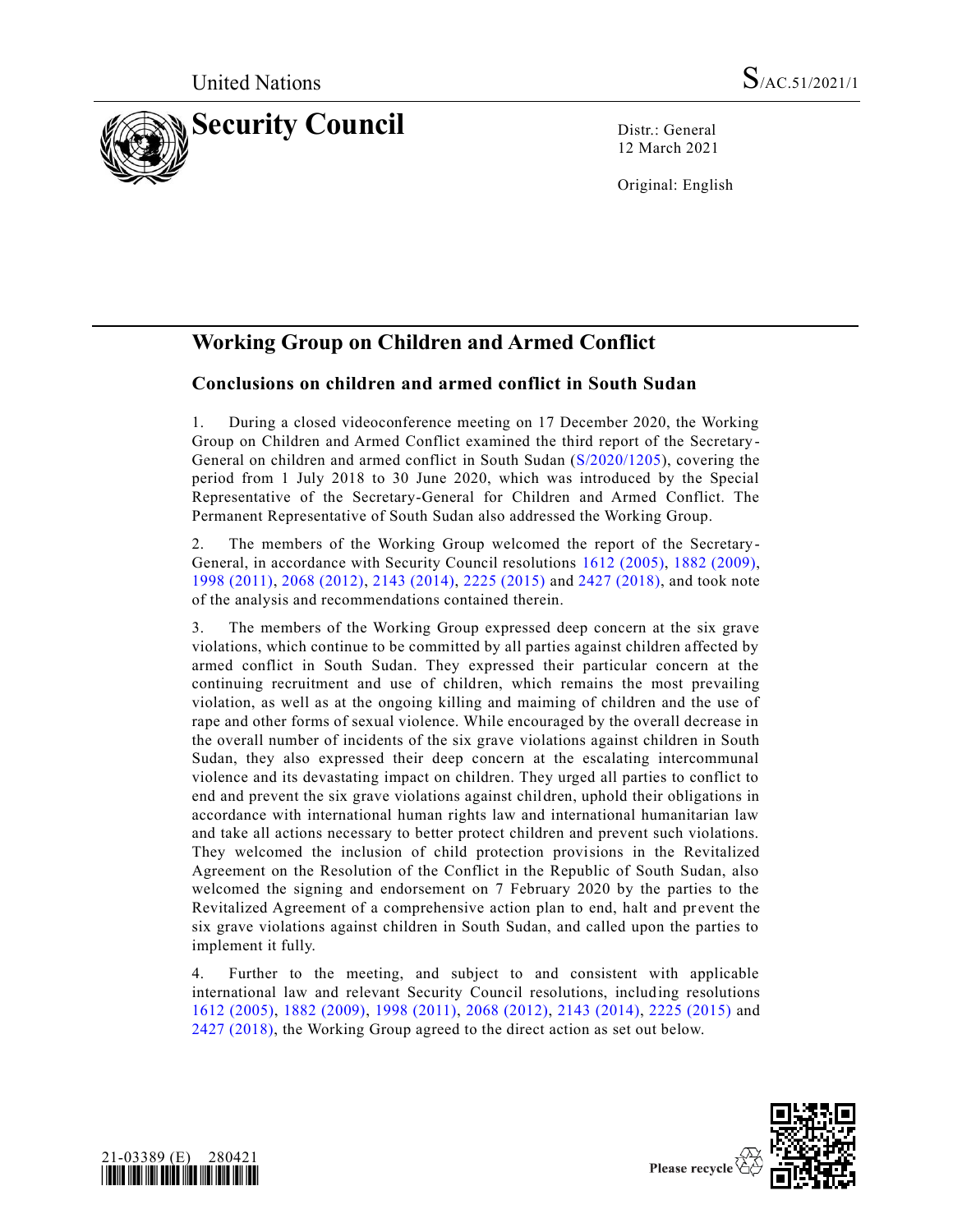### **Public statement by the Chair of the Working Group**

5. The Working Group agreed to address a message to all parties to armed conflict in South Sudan, in particular the South Sudan People's Defence Forces – including the Taban Deng-allied South Sudan People's Defence Forces – and the Sudan People's Liberation Movement/Army-in-Opposition – pro-Machar, through a public statement by its Chair:

(a) Strongly condemning all violations and abuses that continue to be committed against children in South Sudan; expressing grave concern at the disproportionate negative impact of the coronavirus disease (COVID-19) pandemic on children; urging all parties to the conflict immediately to end and prevent all abuses and violations of applicable international law involving the recruitment and use of children, abduction, killing and maiming, rape and other forms of sexual violence, attacks on schools and hospitals and denial of humanitarian access and to comply with their obligations under international law; while noting the decrease in the overall number of violations since the previous report;

(b) Calling upon all parties to further implement the previous conclusions of the Working Group on Children and Armed Conflict in South Sudan [\(S/AC.51/2018/3\)](https://undocs.org/en/S/AC.51/2018/3);

(c) Stressing that the best interests of the child should be a primary consideration, and that the specific needs and vulnerabilities of girls and boys should be duly considered when planning and carrying out actions concerning children in situations of armed conflict;

(d) Welcoming the inclusion of child protection provisions in the Revitalized Agreement on the Resolution of the Conflict in the Republic of South Sudan and stressing that the implementation of the peace agreement offers important opportunities to put the rights and needs of children at the centre of efforts aimed at achieving sustainable peace, justice and reconciliation in South Sudan; underlining the importance of taking child protection concerns into account in any future peace negotiations, and in that regard calling for the dissemination and application of the Practical Guidance for Mediators to Protect Children in Situations of Armed Conflict; urging all parties engaged in the implementation of the Revitalized Agreement to ensure that the protection, rights, well-being and empowerment of children affected by armed conflict are fully incorporated in all efforts on peacebuilding and sustaining peace, including efforts related to disarmament, demobilization and reintegration programmes and security sector reform, and to encourage and facilitate the consideration of the views of children in those processes, noting in this regard the Principles and Guidelines on Children Associated with Armed Forces or Armed Groups (the Paris Principles);

(e) Welcoming the signing and endorsement on 7 February 2020 by the parties to the Revitalized Agreement on the Resolution of the Conflict in the Republic of South Sudan of a comprehensive action plan to end and prevent the six grave violations against children in South Sudan and calling upon the parties to implement it fully, and underscoring in that regard the importance that the United Nations continue to support and monitor its implementation;

(f) Reaffirming the importance of accountability for all violations and abuses committed against children in armed conflict; stressing that all perpetrators of such acts must be brought swiftly to justice and held accountable without undue delay, including through timely and systematic investigation and, as appropriate, prosecution and conviction; stressing the need to address the prevalence of impunity for violations against children; urging the Government of South Sudan to put an end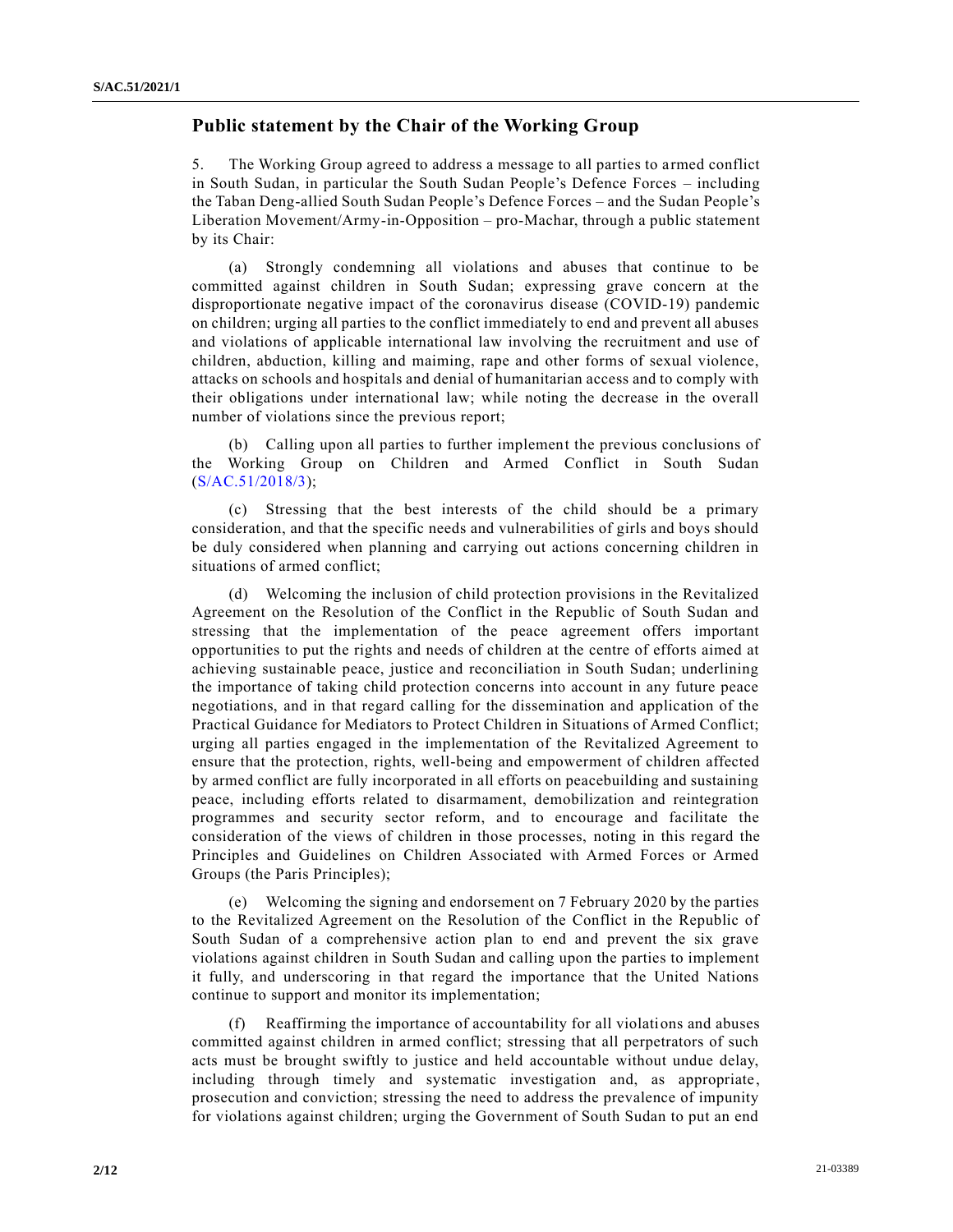to impunity by ensuring that all perpetrators of violations and abuses are brought swiftly to justice and held accountable, including by signing without further delay the memorandum of understanding with the African Union to establish the Hybrid Court for South Sudan and through rigorous, timely, independent and impartial investigations and prosecutions; noting that, in the comprehensive action plan concluded on 7 February 2020 to end and prevent all grave violations against children, the parties gave their commitment to investigating the six grave violations, criminalizing the violations where appropriate and strengthening specialized units within the judiciary to investigate, prosecute and adjudicate violations; stressing the need to ensure that all victims and survivors have access to justice, as well as access to non-discriminatory and comprehensive specialized services, including psychosocial, health – including sexual and reproductive health services, and legal and livelihood support and services to survivors; and encouraging engagement between the Government and the United Nations to strengthen their overall legal framework to safeguard children's rights;

(g) Condemning the recruitment and use of children by government security forces and armed groups to fulfil various roles, including as combatants, cooks, porters, spies and bodyguards; noting that recruitment and use remained the most prevalent of the six grave violations affecting children and that cases of recruitment and use are often connected to the other five grave violations; underscoring that the intensification of conflict, the emergence of new armed groups, insecurity, poverty and the lack of opportunities were reported to be potential drivers of child recruitment and use; and strongly urging all parties to armed conflict in South Sudan to immediately cease the recruitment and use of children, to immediately and without precondition release and hand over to child protection actors all children associated with them, in accordance with established protocols, ensuring that such children be treated primarily as victims, to enable their full reintegration into their communities and to prevent further recruitment and use of children in line with their obligations as set out in the Optional Protocol to the Convention on the Rights of the Child on the involvement of children in armed conflict;

(h) Encouraging the Government to focus on long-term and sustainable reintegration and rehabilitation opportunities for children affected by armed conflict that are gender- and age-sensitive, including equal access to health care, psychosocial support and education programmes, as well as raising awareness and working with communities to avoid stigmatization of these children, to facilitate their return and minimize the risk of re-recruitment, while taking into account the specific needs of girls and boys, in order to contribute to the well-being of children and to sustainable peace and security;

(i) Expressing concern at the ongoing killing and maiming of children by government security forces and armed groups, including as a result of crossfire between the South Sudan People's Defence Forces and armed groups, intercommunal and subnational violence, military operations carried out by the South Sudan People's Defence Forces and raids carried out by armed groups of villages, and explosive remnants of war; urging all parties to take all action necessary to better protect children and prevent such violations; and further calling upon the Government to invest in disarmament, demobilization and reintegration processes, security sector reform and demining efforts, especially with a view to ensuring that children are protected from explosive remnants of war;

(j) Expressing grave concern at the perpetration of rape and other forms of sexual violence, including gang rape, against children, in particular girls, perpetrated by government security forces and armed groups; strongly urging all parties to take immediate and specific measures to put an end to and prevent the perpetration of rape and other forms of sexual violence against children by members of their respective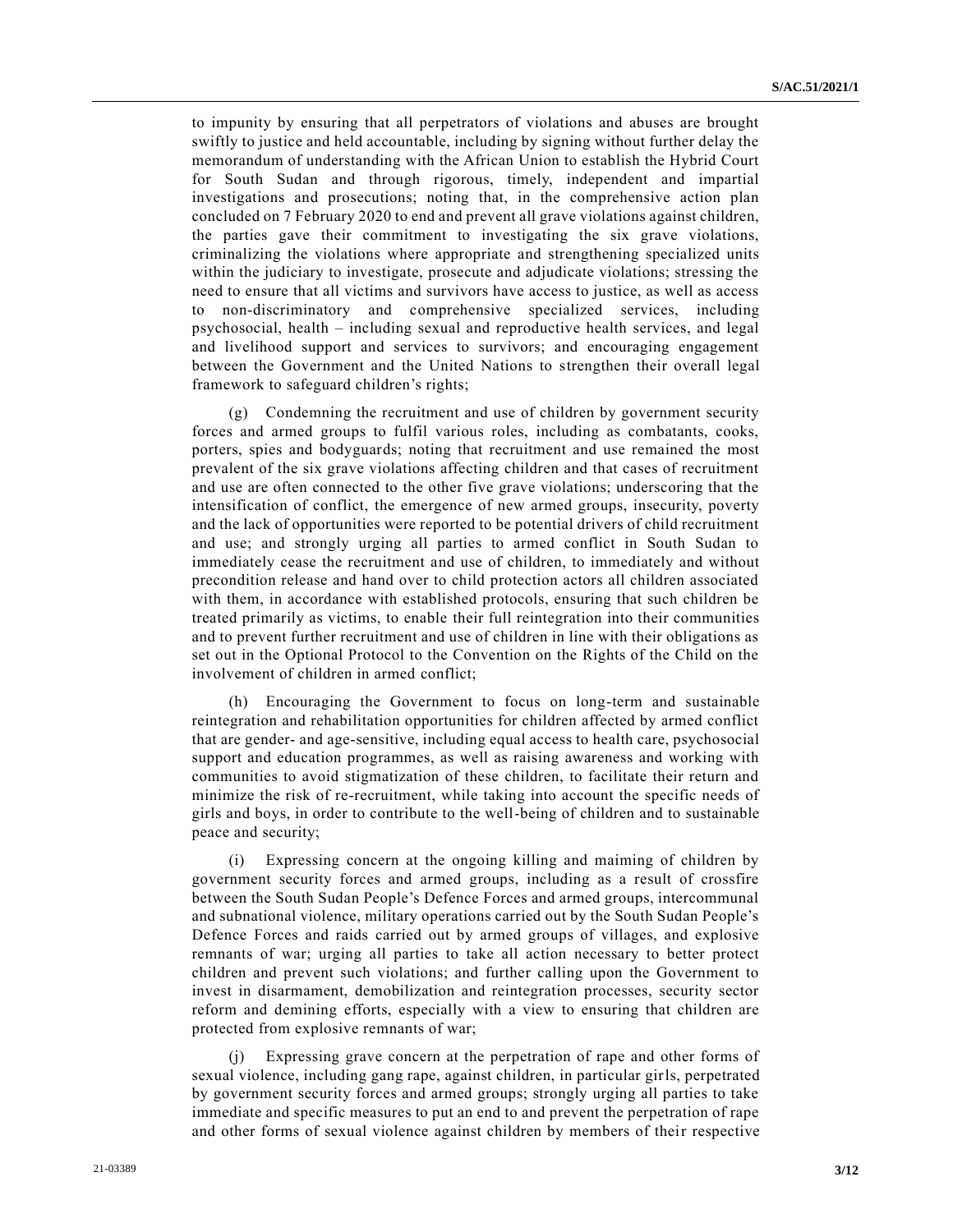forces or groups; stressing the importance of accountability for those who commit sexual or gender-based violence against children and of providing survivors of such acts with adequate protection, appropriate assistance and reliable recourse to justice; further encouraging the parties to the Revitalized Agreement on the Resolution of the Conflict in the Republic of South Sudan to accelerate the implementation of their respective action plans on addressing conflict-related sexual violence; noting that a lack of proper command and control of armed forces and armed groups, as well as recent defections, which have resulted in violence and civilian casualties, increased the vulnerability of children to sexual violence during the reporting period; noting with concern that the full scale of sexual violence affecting children in South Sudan is underreported owing to fear of stigmatization, cultural norms, lack of awareness, fear of reprisals and lack of adequate support services and avenues for accountability; and stressing the importance of providing non-discriminatory and comprehensive specialized services to survivors of sexual violence, including psychosocial, health – including sexual and reproductive health services, and legal and livelihood support and services;

(k) Condemning the continuation of attacks on schools and hospitals by armed groups and government security forces, including looting, vandalism and the destruction of facilities and threats to protected personnel, which during the reporti ng period affected the access to education of an estimated 6,741 children; expressing concern at the military use of schools and hospitals by armed forces and armed groups, noting in particular that, during the reporting period, the military use of schools affected the access to education of an estimated 8,000 children; and calling upon all parties to armed conflict to comply with applicable international law and to respect the civilian character of schools and hospitals, including their personnel, as such, and to end and prevent attacks or threats of attacks against those institutions and their personnel, as well as the military use of schools and hospitals;

Recalling the endorsement of, and the need to implement, the Safe Schools Declaration by the Government of South Sudan; and encouraging the Government to ensure that attacks on schools are investigated and that those responsible for violating international humanitarian law are held accountable;

(m) Condemning the abductions of children, the majority of which were attributed to the Sudan People's Liberation Movement/Army in Opposition, including for the purposes of recruitment and use, rape and other forms of sexual violence, including forced marriage; and urging all parties immediately to release without precondition all abducted children in their captivity to the relevant civilian child protection actors;

(n) Expressing grave concern at incidents of denial of humanitarian access, including the killing of and attacks on humanitarian personnel and restrictions on the delivery of humanitarian aid to children in areas under opposition control; and calling upon all parties to the conflict to allow and facilitate, in accordance with international law, including international humanitarian law, safe, timely and unhindered humanitarian access, consistent with United Nations guiding principles of humanitarian assistance as well as the humanitarian principles of humanity, neutrality, impartiality and independence, to respect the exclusively humanitarian nature and impartiality of humanitarian aid and to respect the work of all United Nations agencies and their humanitarian partners without adverse distinction;

(o) Expressing deep concern about the escalating intercommunal and subnational violence throughout South Sudan and its devastating impact on children, noting that children were recruited to boost the numbers of armed groups in anticipation of the reintegration process, and about the emergence of new armed groups and the disintegration or splintering of existing ones;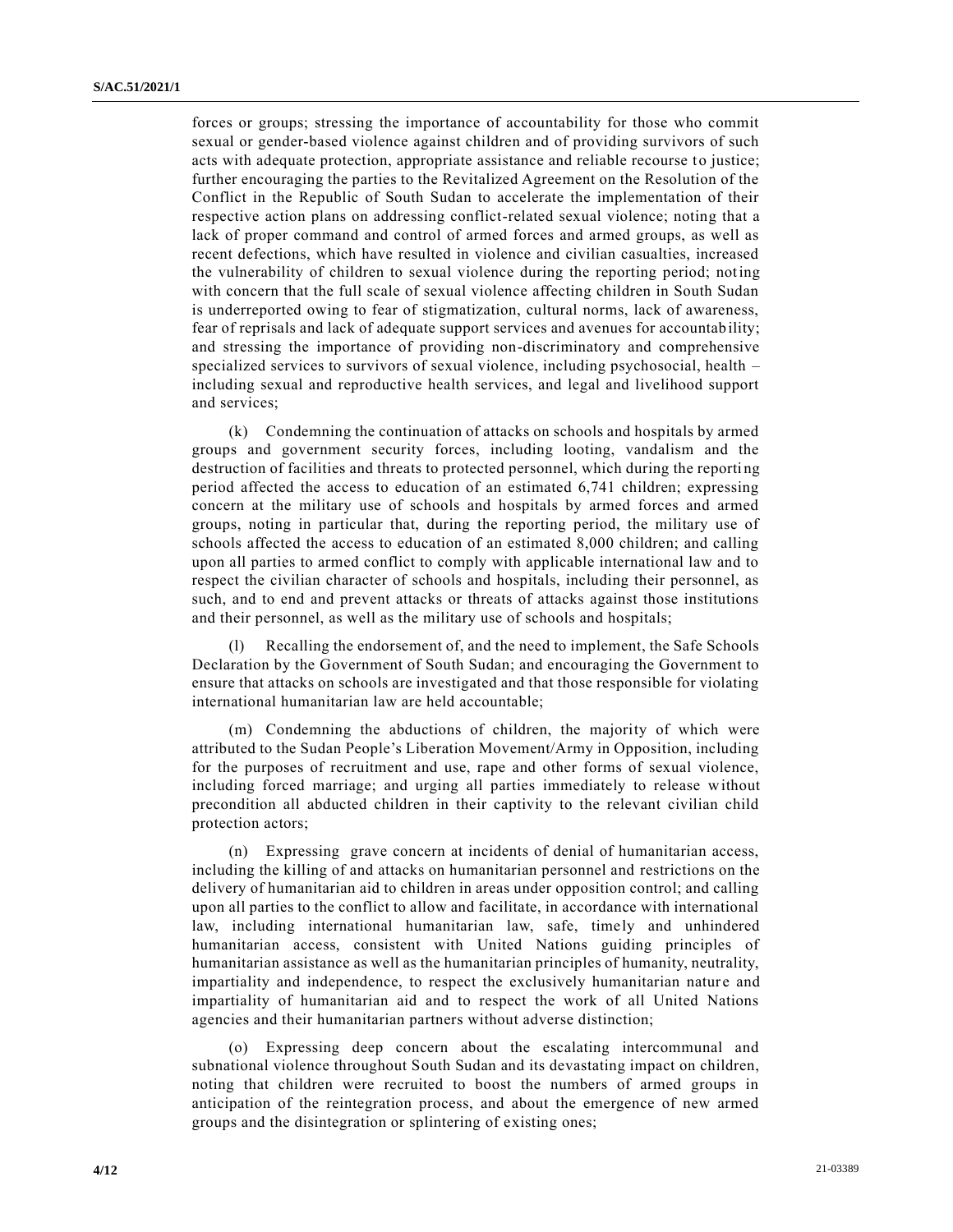(p) Recalling that the Security Council, by its resolutions including [2206](https://undocs.org/en/S/RES/2206(2015))  [\(2015\)](https://undocs.org/en/S/RES/2206(2015)) and [2521 \(2020\),](https://undocs.org/en/S/RES/2521(2020)) decided to apply financial and travel measures to individuals and entities as designated for such measures by the Committee established pursuant to paragraph 16 of resolution [2206 \(2015\)](https://undocs.org/en/S/RES/2206(2015)) for actions that may include but are not limited to:

(i) Planning, directing or committing acts that violate applicable international human rights law or international humanitarian law, or acts that constitute human rights abuses, in South Sudan;

(ii) The use or recruitment of children by armed groups or armed forces in the context of the armed conflict in South Sudan;

(iii) Planning, directing or committing acts involving sexual and gender-based violence in South Sudan;

(iv) The targeting of civilians, including women and children, through the planning, directing or commission of acts of violence (including killing, maiming, torture, or rape), abduction, enforced disappearance, forced displacement, or attacks on schools, hospitals, religious sites, or locations where civilians are seeking refuge, or through other conduct that would constitute a serious abuse of human rights, a violation of international human rights law or a violation of international humanitarian law;

(v) The obstruction of the activities of international peacekeeping, diplomatic, or humanitarian missions in South Sudan, including the Ceasefire and Transitional Security Arrangements Monitoring and Verification Mechanism, or of the delivery or distribution of, or access to, humanitarian assistance;

(vi) Attacks against United Nations missions, international security presences or other peacekeeping operations or humanitarian personnel;

(q) Expressing its readiness to communicate to the Security Council pertinent information with a view to assisting the Council in the imposition of targeted measures on perpetrators.

6. The Working Group agreed to address a message, through a public statement by the Chair of the Working Group, to community and religious leaders:

(a) Emphasizing the important role of community and religious leaders in strengthening the protection of children affected by armed conflict;

(b) Urging them to publicly condemn and continue to advocate ending and preventing violations and abuses against children, in particular those involving the recruitment and use of children, rape and other forms of sexual violence against children, killing and maiming, abductions, attacks and threats of attacks against schools and hospitals, and denial of humanitarian access, and to engage with the Government, the United Nations and other relevant stakeholders to support reintegration and rehabilitation of children affected by armed conflict in their communities, including by raising awareness to avoid stigmatization of these children.

#### **Recommendations to the Security Council**

7. The Working Group agreed to recommend that the President of the Security Council transmit a letter addressed to the Government of South Sudan:

(a) Expressing grave concern at the violations and abuses committed against children in armed conflict during the reporting period, including those involving the recruitment and use of children, killing and maiming, rape and other forms of sexual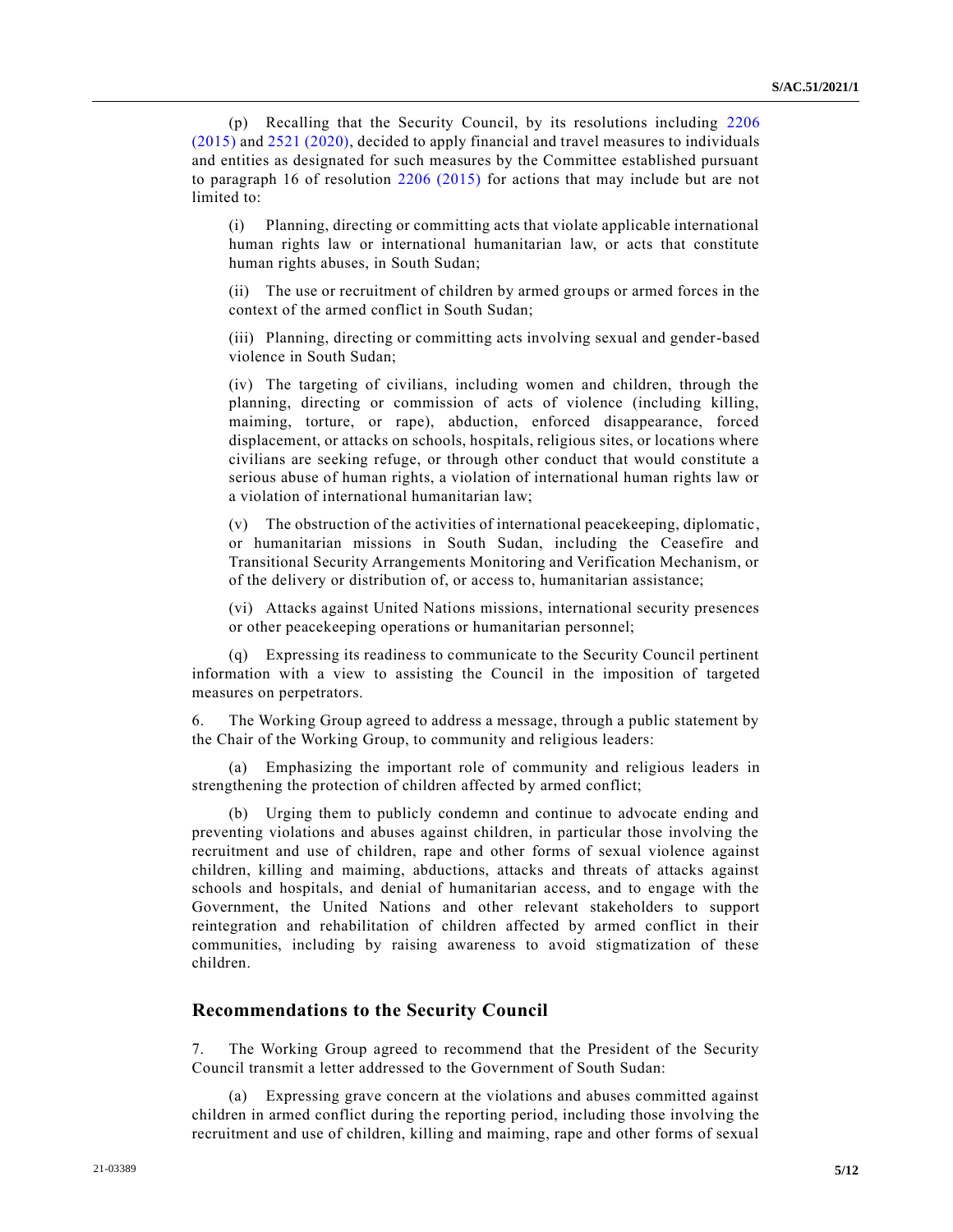violence, abduction, attacks on schools and hospitals and denial of humanitarian access; also expressing grave concern at the disproportionate negative impact of the COVID-19 pandemic on children; further expressing concern at the continued military use of schools in violation of applicable international law; calling for an immediate halt to such violations and abuses; recalling that the primary responsibility for the protection of children in South Sudan lies with the Government of South Sudan; and urging the Government to take immediate steps in that regard, while noting the decrease in the overall number of violations since the previous report;

(b) Welcoming the signing and endorsement on 7 February 2020 by the parties to the Revitalized Agreement on the Resolution of the Conflict in the Republic of South Sudan of a comprehensive action plan to end and prevent all grave v iolations against children in South Sudan, calling upon the Government to implement it fully; and encouraging the Government to seek the continued support of the United Nations for its implementation and monitoring;

(c) Reaffirming the importance of accountability for all violations and abuses committed against children in armed conflict; urging the Government of South Sudan to put an end to impunity by ensuring that all perpetrators of violations and abuses are brought swiftly to justice and held accountable, including by signing without further delay the memorandum of understanding with the African Union to establish the Hybrid Court for South Sudan, and through timely, independent and systematic investigations and prosecutions; noting that, in the comprehensive action plan concluded on 7 February 2020 to end and prevent all grave violations against children, the parties gave their commitment to investigating the six grave violations, criminalizing the violations where applicable and strengthening specialized units within the judiciary to investigate, prosecute and adjudicate violations; stressing the need to ensure that all victims and survivors have access to justice, as well as access to gender- and age-sensitive comprehensive specialized services, including medical, psychosocial and health services, including sexual and reproductive health services, as well as legal and livelihood support and services to survivors; and encouraging the Government to engage with the United Nations to strengthen its overall legal framework to safeguard children's rights;

(d) Condemning the recruitment and use of children by government security forces; and strongly urging the Government immediately to cease such recruitment and use, and immediately and without precondition to release and hand over all children associated with them to civilian child protection actors, in accordance with established protocols, to enable their full reintegration into their communities and to prevent further recruitment and use of children in line with its obligations as set out in the Optional Protocol to the Convention on the Rights of the Child on the involvement of children in armed conflict, to which it has acceded;

(e) Encouraging the Government to focus on comprehensive and sustainable reintegration and rehabilitation opportunities for children affected by armed conflict that are gender- and age-sensitive, including equal access to health care, psychosocial support and education programmes, as well as raising awareness and working with communities to avoid stigmatization of these children, to facilitate their return and minimize the risk of re-recruitment, while taking into account the specific needs of girls and boys, in order to contribute to the well-being of children and to sustainable peace and security;

(f) Calling upon the Government to prioritize the release and reintegration of children associated with armed forces and armed groups as part of the implementation of the Revitalized Agreement on the Resolution of the Conflict in the Republic of South Sudan and to ensure that disarmament, demobilization and reintegration processes and the security sector reform take fully into account at all stages the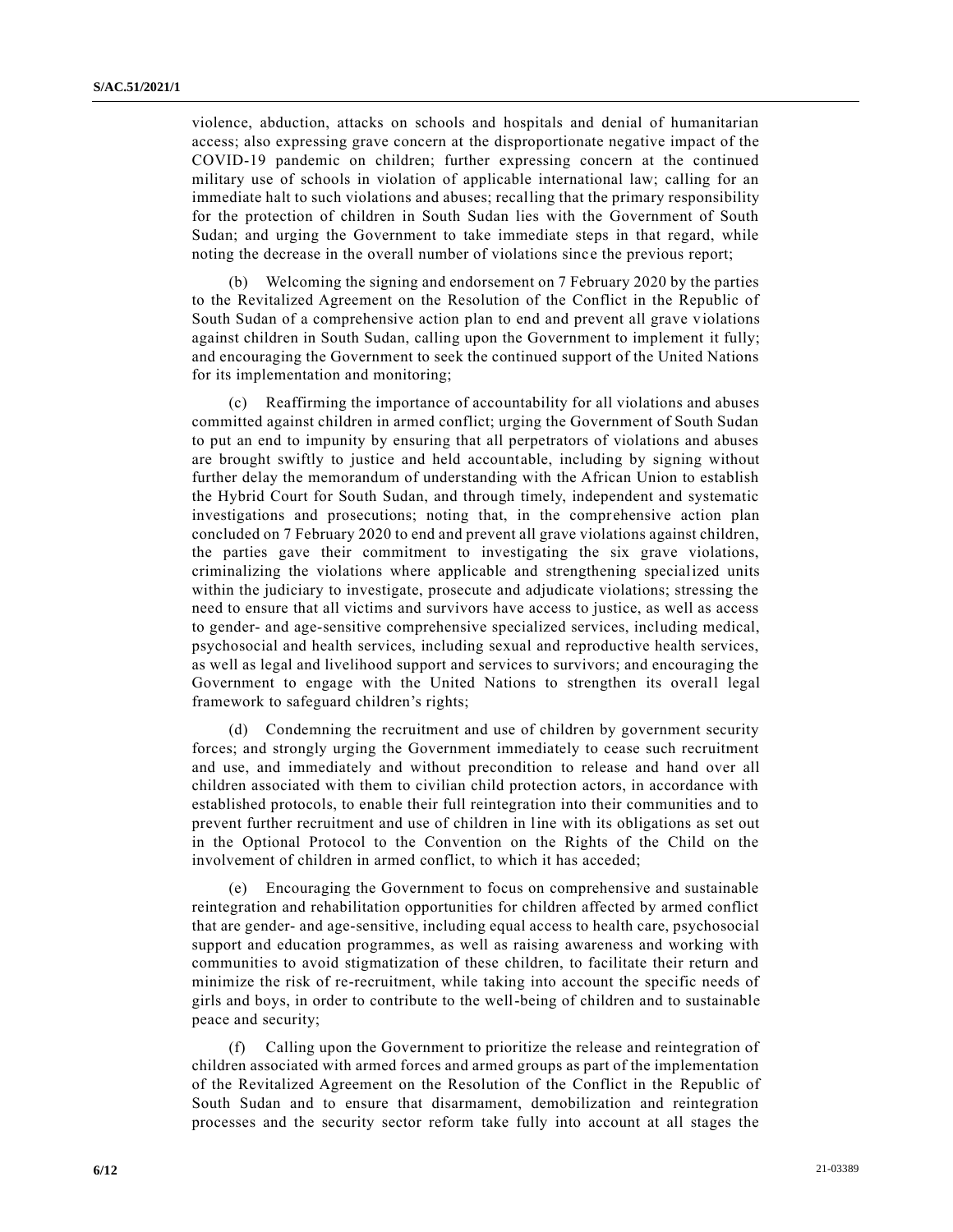specific needs of girls and boys and the protection of their rights and are gender- and age-sensitive, and to allocate sufficient resources to that end;

(g) Expressing concern at incidents of killing and maiming of children by government security forces during the reporting period, including as a result of crossfire between the South Sudan People's Defence Forces and armed groups, military operations carried out by the South Sudan People's Defence Forces and explosive remnants of war; urging the Government to take all action necessary to better protect children and prevent such violations; further calling upon the Government to invest in disarmament, demobilization and reintegration processes, security sector reform, demining efforts and explosive ordnance risk education, especially with a view to ensuring that children are protected from explosive remnants of war;

(h) Expressing grave concern about the perpetration of rape and other forms of sexual violence, including gang rape, against children perpetrated by government security forces and armed groups; strongly urging the Government to take immediate and specific measures to put an end to and prevent the perpetration of rape and other forms of sexual violence against children by members of their respective forces or groups; stressing the importance of accountability for those who commit sexual or gender-based violence against children; further encouraging the Government, as a party to the Revitalized Agreement on the Resolution of the Conflict in the Republic of South Sudan, to accelerate the implementation of its action plans on addre ssing conflict-related sexual violence; and noting that a lack of proper command and control of armed forces and armed groups increased the vulnerability of children to sexual violence during the reporting period;

(i) Calling upon the Government to enforce existing national legislation and establish specialized national capacity within key civilian and military justice authorities to investigate and prosecute serious conflict-related cases, including violations and abuses against children;

(j) Condemning the continuation of attacks on schools and hospitals, including by government security forces, which during the reporting period affected the access to education of an estimated 6,741 children; expressing concern at the military use of schools and hospitals by armed forces and armed groups; calling upon the Government to comply with applicable international law and to respect the civilian character of schools and hospitals, including their personnel, as such, and to end and prevent attacks or threats of attacks against those institutions and their personnel, as well as the military use of schools and hospitals;

(k) Recalling the endorsement of, and the need to implement, the Safe Schools Declaration by the Government of South Sudan ; and encouraging the Government to ensure that attacks on schools are investigated and that those responsible for violating international humanitarian law are duly prosecuted;

(l) Expressing concern at incidents of denial of humanitarian access, including restrictions on the delivery of humanitarian aid; and calling upon all parties to armed conflict to allow and facilitate, in accordance with international law, including international humanitarian law, safe, timely and unhindered humanitarian access, consistent with United Nations guiding principles of humanitarian assistance as well as the humanitarian principles of humanity, neutrality, impartiality and independence, to respect the exclusively humanitarian nature and impartiality of humanitarian aid and to respect the work of all United Nations agencies and their humanitarian partners without adverse distinction;

(m) Calling upon the Government of South Sudan to ensure the enforcement of military command orders and punitive directives, in particular those prohibiting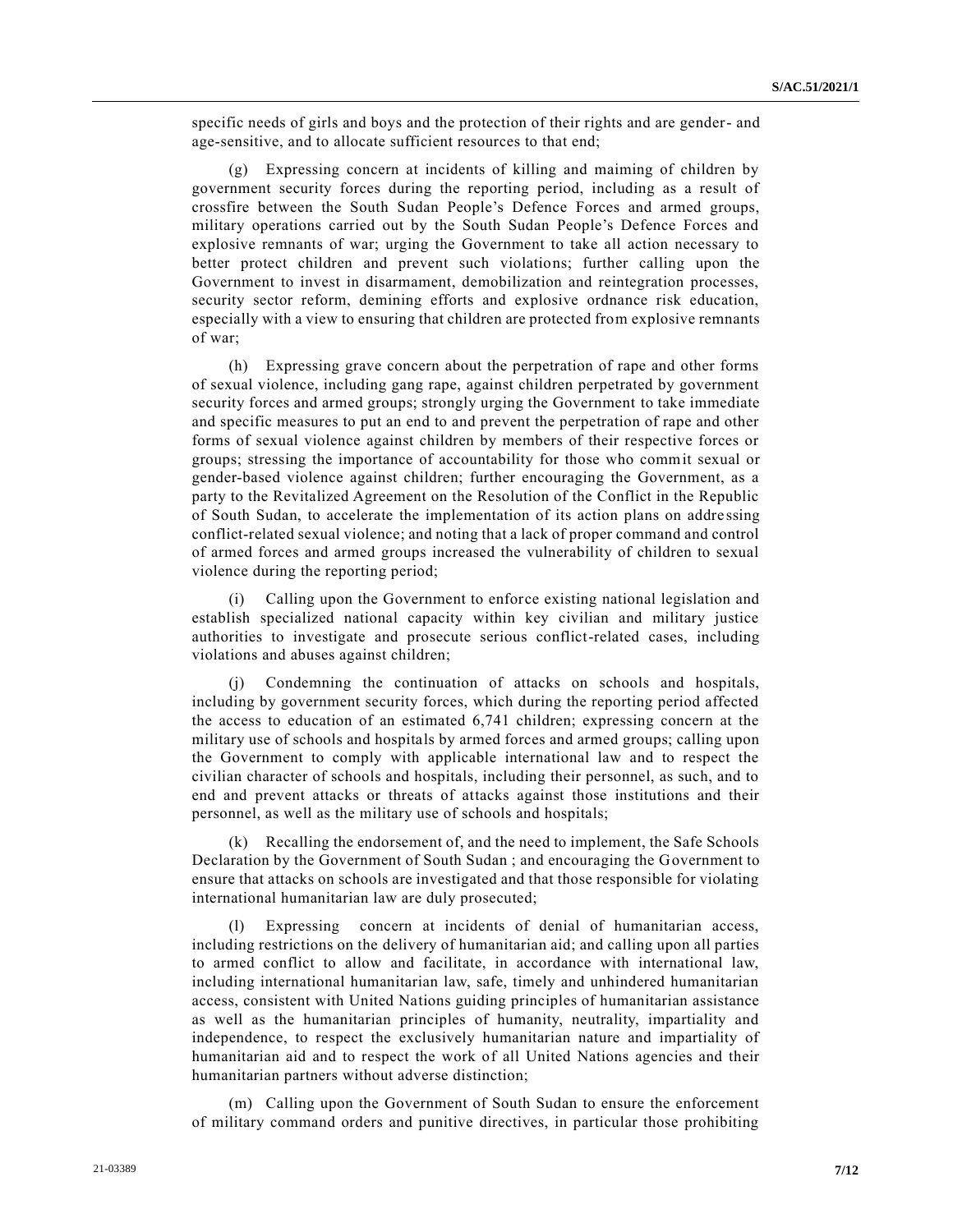the recruitment and use of children, to create child protection units within all divisions of the armed forces, to continue to ensure the United Nations is given unhindered access for the verification and release of those children associated with the South Sudan People's Defence Forces, and to conduct in full the joint monitoring, verification and awareness-raising activities of the Joint Verification Committee; and ordering the vacation of all schools used by government security forces;

(n) Further urging the Government of South Sudan to establish an effective vetting mechanism to ensure that no perpetrators of violations or abuses against children are integrated or recruited into government security forces, and to systematically dismiss all perpetrators of violations or abuses committed against children from its forces, irrespective of their ranks, and hold them accountable ;

(o) Inviting the Government of South Sudan to keep the Working Group on Children and Armed Conflict informed of its efforts to implement the recommendations of the Working Group and the Secretary-General, as appropriate.

8. The Working Group agreed to recommend that the President of the Security Council transmit a letter to the Secretary-General:

(a) Encouraging the Secretary-General to continue to call upon all parties engaged in armed conflict in South Sudan to respect fully international humanitarian law and immediately end and prevent grave violations against children in South Sudan and ensure that the protection, rights, well-being and empowerment of children affected by armed conflict are taken into consideration; and noting the Secretary - General's global call for an immediate cessation of hostilities, as supported in Security Council resolution [2532 \(2020\);](https://undocs.org/en/S/RES/2532(2020))

(b) Requesting the Secretary-General to ensure that the United Nations Mission in South Sudan (UNMISS) and the United Nations Children's Fund (UNICEF), as well as other relevant United Nations agencies, in line with their respective mandates continue and strengthen their efforts to support the South Sudanese authorities in developing and strengthening the capacity of their national institutions, to better protect children affected by armed conflict, including through the implementation of the provisions of the comprehensive action plan; in fighting impunity, including by strengthening the criminal justice system and facilitating the deployment of mobile courts; in implementing procedures to screen, divert and prevent children from recruitment and use by the national armed and security forces in South Sudan; in mainstreaming the specific needs of children affected by armed conflict and the protection of their rights in all disarmament, demobilization and reintegration programmes, including through the development of a gender- and agesensitive disarmament, demobilization and reintegration process and through security sector reform; in providing comprehensive rehabilitation and reintegration programmes and opportunities, including access to educational opportunities, to children formerly associated with national armed forces and non-State armed groups, and training to the national armed and security forces on the protection of children; in bolstering the education and health systems; and in establishing standard operating procedures for the handover of children formerly associated with national armed forces and groups and for the protection of children in the course of military operations; and also requesting the Secretary-General to give full attention to violations against children in the application of the human rights due diligence policy on United Nations support to non-United Nations security forces, and to work to ensure all United Nations entities in the field, including peacekeeping, humanitarian and development operations, implement uniform policies to uphold standards of conduct and ensure adequate services and protection for survivors of sexual exploitation and abuse;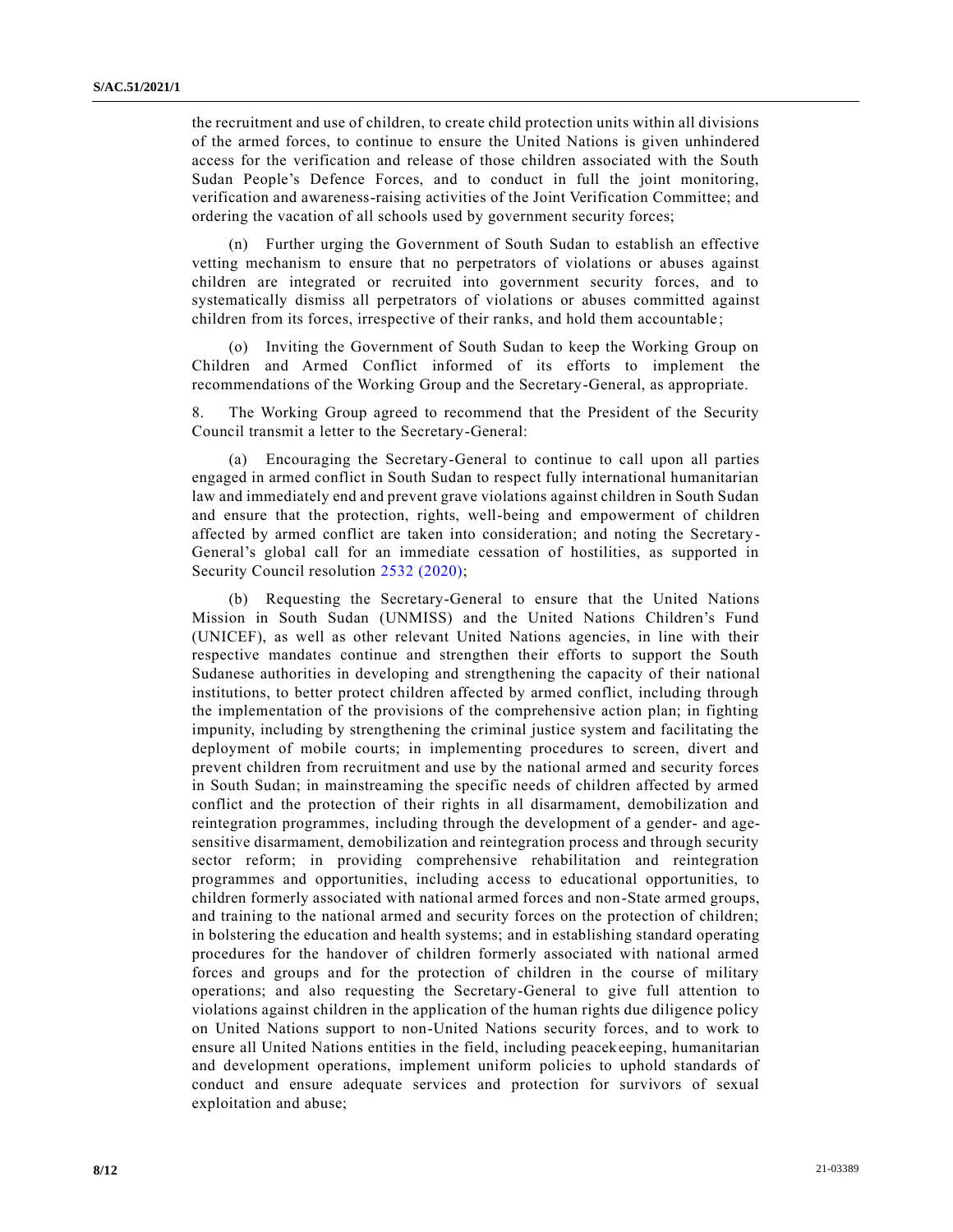(c) Further requesting the Secretary-General to ensure that the country task force on monitoring and reporting in South Sudan continues its engagement with the Government of South Sudan to implement swiftly and fully all provisions of the comprehensive action plan; and in that regard underscoring the importance that the United Nations continue to support and monitor the implementation of the action plan;

(d) Requesting the Secretary-General to continue to ensure the effectiveness of the monitoring and reporting mechanism on children and armed conflict in accordance with relevant Security Council resolutions and to strengthen its monitoring and reporting activities regarding all violations and abuses committed against children affected by armed conflict in South Sudan and of the child protection component of UNMISS;

(e) Noting the various measures taken by UNMISS and troop- and policecontributing countries to combat sexual exploitation and abuse; while expressing grave concern that sexual exploitation and abuse of children by peacekeepers continued to be a serious protection concern; calling for United Nations peacekeeping operations to continue to implement the Secretary-General's zero-tolerance policy on sexual exploitation and abuse and to ensure the full compliance of their personnel with the United Nations code of conduct; and reiterating its request to the Secretary-General to continue to take all measures necessary in that regard and to keep the Security Council informed.

9. The Working Group agreed to recommend that the President of the Security Council transmit a letter to the Intergovernmental Authority on Development, urging all parties engaged in the implementation of the Revitalized Agreement on the Resolution of the Conflict in the Republic of South Sudan to ensure that the protection, rights, well-being and empowerment of children affected by armed conflict are fully incorporated into all reconstruction planning, programmes and strategies as well as in efforts towards peacebuilding and sustaining peace.

10. The Working Group agreed to recommend that the President of the Security Council transmit a letter to the Chair of the Security Council Committee established pursuant to resolution [2206 \(2015\)](https://undocs.org/en/S/RES/2206(2015)) concerning South Sudan:

(a) Recalling paragraph 9 (c) of Council resolution [1998 \(2011\),](https://undocs.org/en/S/RES/1998(2011)) in which the Council requested enhanced communication between the Working Group and the relevant Security Council sanctions committees, including through the exchange of pertinent information on violation and abuses committed against children in armed conflict, and paragraph 21 of resolution [2521 \(2020\),](https://undocs.org/en/S/RES/2521(2020)) in which the Council requested the Special Representative of the Secretary-General for Children and Armed Conflict to share relevant information with the Committee in accordance with paragraph 7 of resolution [1960 \(2010\)](https://undocs.org/en/S/RES/1960(2010)) and paragraph 9 of resolution [1998 \(2011\);](https://undocs.org/en/S/RES/1998(2011))

(b) Encouraging the Committee to consider the designation for sanctions of individuals and entities, in accordance with the rules and guidelines of the Committee, and in that regard also encouraging the exchange of pertinent information between the Special Representative of the Secretary-General and the Committee.

11. The Working Group agreed to recommend that the Security Council:

(a) Ensure that the situation of children affected by armed conflict in South Sudan continues to be taken into consideration by the Council when reviewing the mandate and activities of UNMISS;

(b) Ensure the continuation of a child protection mandate for UNMISS, especially with regard to monitoring, reporting, training, capacity-building and mainstreaming, as well as dialogue with the parties to conflict on action plans and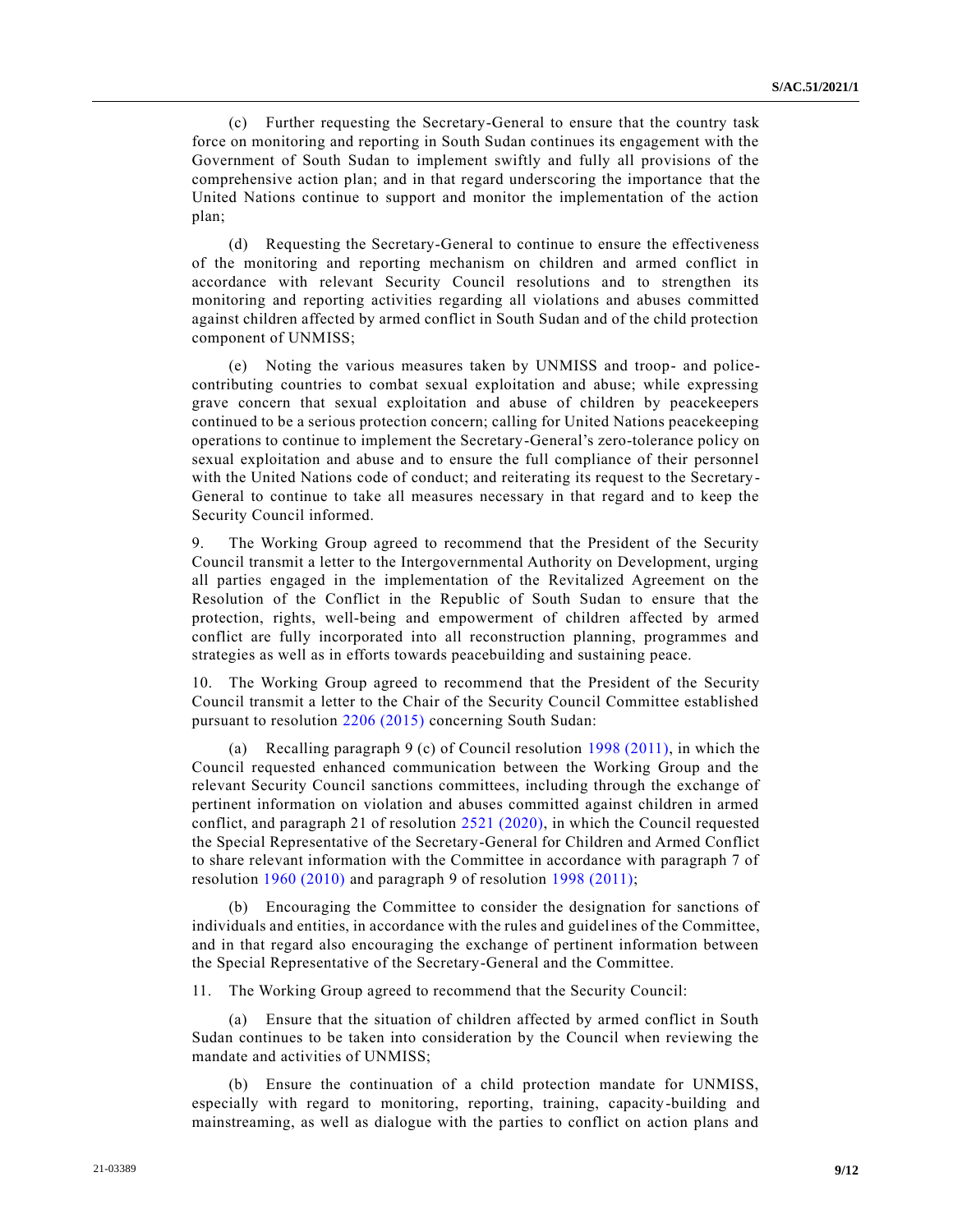support in their implementation, and stressing the need for adequate capacities in that regard;

(c) Communicate the present document to the Security Council Committee established pursuant to resolution [2206 \(2015\)](https://undocs.org/en/S/RES/2206(2015)) concerning South Sudan.

#### **Direct action by the Working Group**

12. The Working Group agreed to send letters from the Chair of the Working Group addressed to the World Bank and other donors:

(a) Calling upon donors to support, with funding and technical assistance, the efforts of the Government of South Sudan and relevant humanitarian and development agencies in the following:

(i) Establishing effective recruitment procedures and age assessment mechanisms in the national security forces to prevent the recruitment and use of children, consistent with its comprehensive action plan;

(ii) The development and implementation of comprehensive sustainable reintegration programmes that are gender- and age-sensitive to children formerly associated with national armed and security forces or non-State armed groups;

(iii) Timely and appropriate care for child survivors of sexual and gender-based violence by facilitating the provision of services, reparations and redress for survivors;

(iv) Long-term and sustainable funding for mental health and psychosocial programming in humanitarian contexts and ensuring that all affected children receive timely and sufficient support, and encouraging donors to integrate mental health and psychosocial services in all humanitarian responses;

(v) Bolstering the education and health system;

(vi) Strengthening the domestic criminal and military justice system to address impunity for violations and abuses committed against children in the armed conflict;

(vii) Supporting the implementation of the Civil Registry Law as a means to protect the rights of children and prevent underage recruitment and to guarantee the comprehensive disarmament, demobilization and reintegration of children associated with armed forces and armed groups;

(b) Inviting the donors to keep the Working Group informed of their funding and assistance efforts, as appropriate.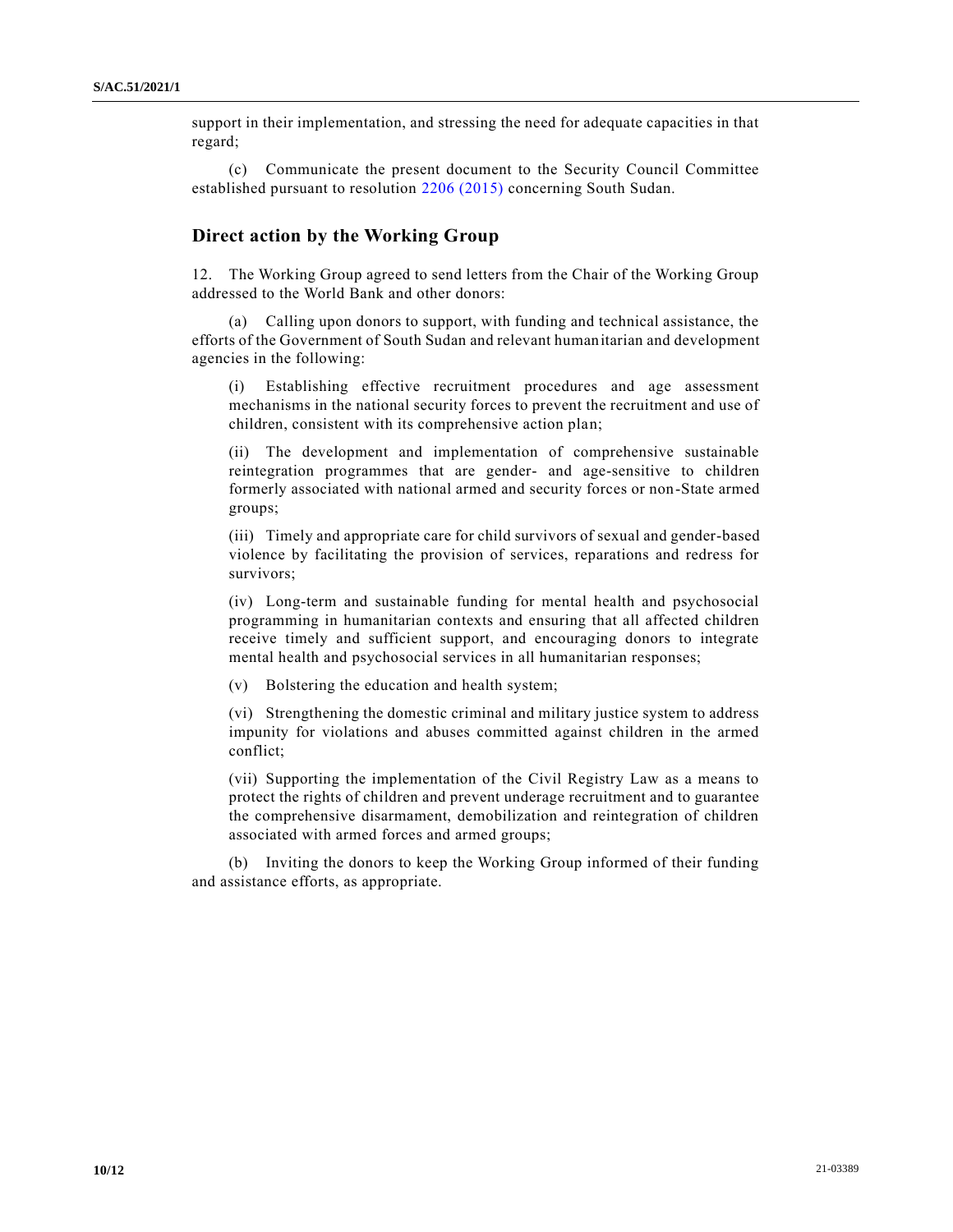### **Annex**

## **Statement by the Permanent Representative of South Sudan to the United Nations to the Working Group on Children and Armed Conflict**

#### Mr. President,

Thank you for inviting us to make a short statement at this meeting of the Working Group on Children and Armed Conflict, the report on South Sudan. I would like to acknowledge the members of the Working Group. I would also like to take this opportunity to acknowledge and greet Madam Gamba, the Special Representative of the Secretary-General for Children and Armed Conflict.

To begin with, I would like to reassure you and the international community that the Republic of South Sudan is committed to working with the international community and various organizations. The people and the Government of South Sudan are appreciative of all that the international community is doing and has been doing in before and during our various crises in South Sudan. The last few years have been difficult years for the people of South Sudan and the international community has steadfastly stood with the people of South Sudan.

Regarding the Secretary-General's report on the status of children in armed conflict in South Sudan, South Sudan delegations welcomes the report. We would like to take this opportunity to thank Madam Gamba and her staff for their support and commitment to the children of South Sudan. The people and Government of South Sudan appreciate Madam Gamba's support, encouragements and ideas. She always shares with the leadership of South Sudan her experience and on how to improve the wellbeing of the children in South Sudan. That is why she and her staff are always welcome to visit South Sudan.

Our delegation welcomes the improvements indicated in the report, and we look forward to working closely with the offices of the Special Representative of the Secretary-General for Children and Armed Conflict on further improvements in the future. We also share Madam Gamba's concerns that a lot remains and needs to be done. But, Mr. President, South Sudan needs international support for things to start improving on a faster pace than now. That is why we wholeheartedly agree with the recent statement of the Special Representative of the Secretary-General for South Sudan, Mr. David Shearer when he appealed at the Security Council briefing for more and better international support to push the pace of peace implementation in South Sudan. As we all know, with sustained peace and improve economy, the status of children improves drastically, as a result.

The report also talks, sadly and unfortunately, about serious violation still happening to children in South Sudan. If we look at the areas these violations are happening, we find that they are happening in areas where there is no government authority. However, with the recent agreement between the peace partners to finally form States Governments, we hope that there will be law and order in those regions and the plight of the children will improve. Moreover, after the expected formation of these local governments, we would like to invite Madam Gamba and her staff to set up a programme of workshops, akin to the ones they have done with certain government sectors in Juba in the past, for the purpose of bringing awareness to the would be new officials in these regional governments.